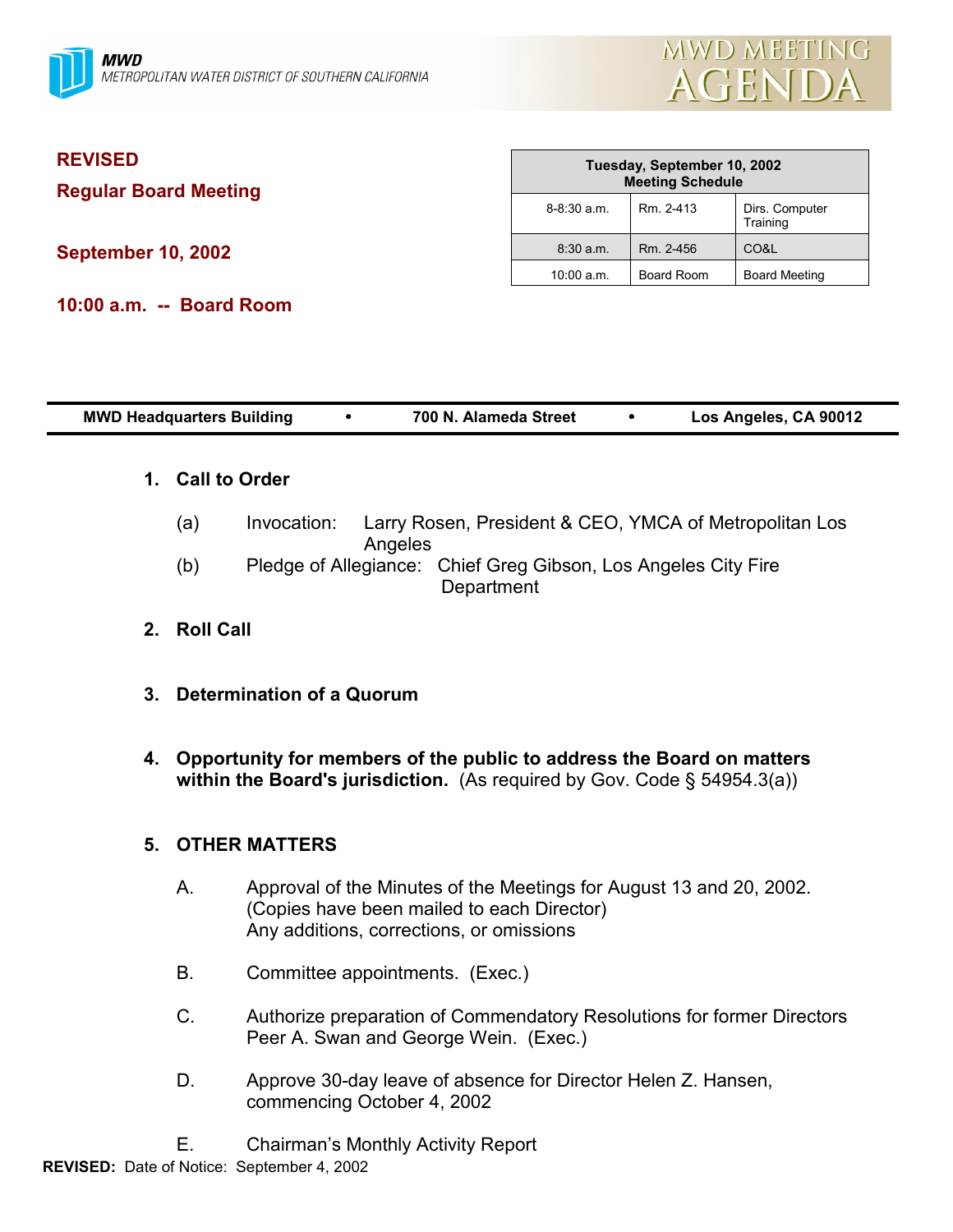## **6. DEPARTMENT HEADS' REPORTS**

- A. Chief Executive Officerís Reports:
	- i. Oral report on Colorado River matters. (LC&P)
	- ii. Oral report on Bay-Delta and State Water Project matters. (LC&P, WPQ&R)
	- iii. Chief Executive Officerís summary of Metropolitan's activities for the month of August. **(Written report to be sent separately)**
- B. General Counsel's summary of Legal Department activities for the month of August. **(Written report to be sent separately)**
- C. General Auditor's summary of activities for the month of August
- D. Ethics Officer's summary of activities for the month of August

# **7. ORAL REPORTS OF STANDING COMMITTEES**

- 7-1 Executive Committee (Phillip J. Pace, Chair)
- 7-2 Asset, Real Estate and Infrastructure Policy (Glen D. Peterson, Chair)
- 7-3 Budget, Finance and Investment (Jorge G. Castro, Chair)
- 7-4 Communications, Outreach and Legislation (Anthony R. Fellow, Chair)
- 7-5 Engineering and Operations (Marion V. Ashley, Chair)
- 7-6 Legal, Claims and Personnel (Langdon W. Owen, Chair)
- 7-7 Water Planning, Quality and Resources (Gary A. Morse, Chair)

# **8. CONSENT CALENDAR ITEMS (Action)**

8-1 Authorize \$300,000 for final design for the F. E. Weymouth – Renovation of the Softener Building Program (Approp. 15370). (E&O)

### **Recommendation:**

**Option #1:**

**Adopt the CEQA determination for the project described herein, appropriate \$300,000 in CIP budgeted funds, and authorize all work performed in advance of the award of a competitively bid contract for the renovation of the existing Softener Building No. 3 at Weymouth.**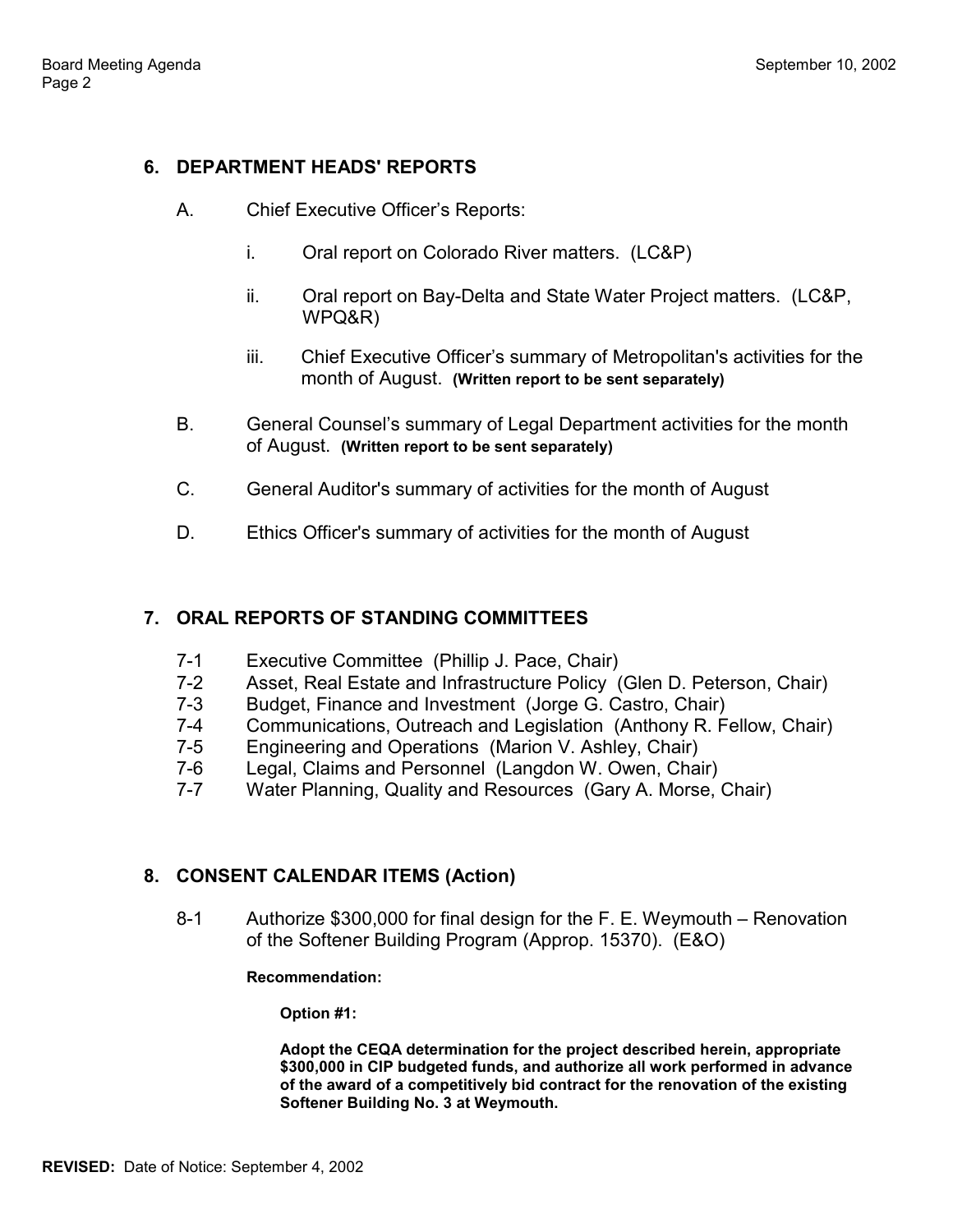8-2 Authorize \$8.64 million to fund seven Capital Investment Plan projects for the Distribution System Rehabilitation Program (Approp. 15377). (E&O)

**Recommendation:**

**Option #1:**

**Adopt the CEQA determination for all seven projects and appropriate \$8.64 million so that Metropolitan forces can implement the following projects:**

- **\$6.63 million of budgeted funds to repair and upgrade the 5.5-mile leased portion of the West Valley Feeder No. 1 valve structures.**
- **\$0.5 million of budgeted funds to replace valves on the Santiago Lateral.**
- **\$0.41 million of budgeted funds to replace valves at the Covina Pressure Control Structure.**
- **\$0.19 million of budgeted funds to replace valves at the Greg Avenue Control Structure.**
- **\$0.424 million of budgeted funds to perform flow meter modifications at three Metropolitan facilities.**
- **\$0.376 million of unbudgeted funds to replace needle valve operators at the Etiwanda Hydroelectric Plant.**
- **\$0.109 million of budgeted funds to perform design activities and prepare environmental documentation necessary to recoat the Sepulveda canyon Control Facility tanks.**
- 8-3 Authorize \$196,000 to replace the heating, ventilating and air conditioning system serving the Henry J. Mills Filtration Plant Administration Building (Approp. 15381). (E&O)

**Recommendation:**

**Option #1:**

- **Adopt the CEQA determination for the project described herein:**
- **a. Appropriate \$196,000 in budgeted CIP funds; and**
- **b. Authorize the Chief Executive Officer to have all work performed to replace the Mills plant Administration Building HVAC system.**
- 8-4 Amend an existing agreement with United States Forest Service for reimbursement of staff support on the Arrowhead Tunnels by increasing the maximum compensation from \$1.8 million to \$3.0 million. (E&O)

#### **Recommendation:**

**Adopt the CEQA determination and amend the agreement with the USFS for reimbursable staff time on the Arrowhead Tunnels portion of the Inland Feeder Program to an amount not to exceed \$3.0 million.**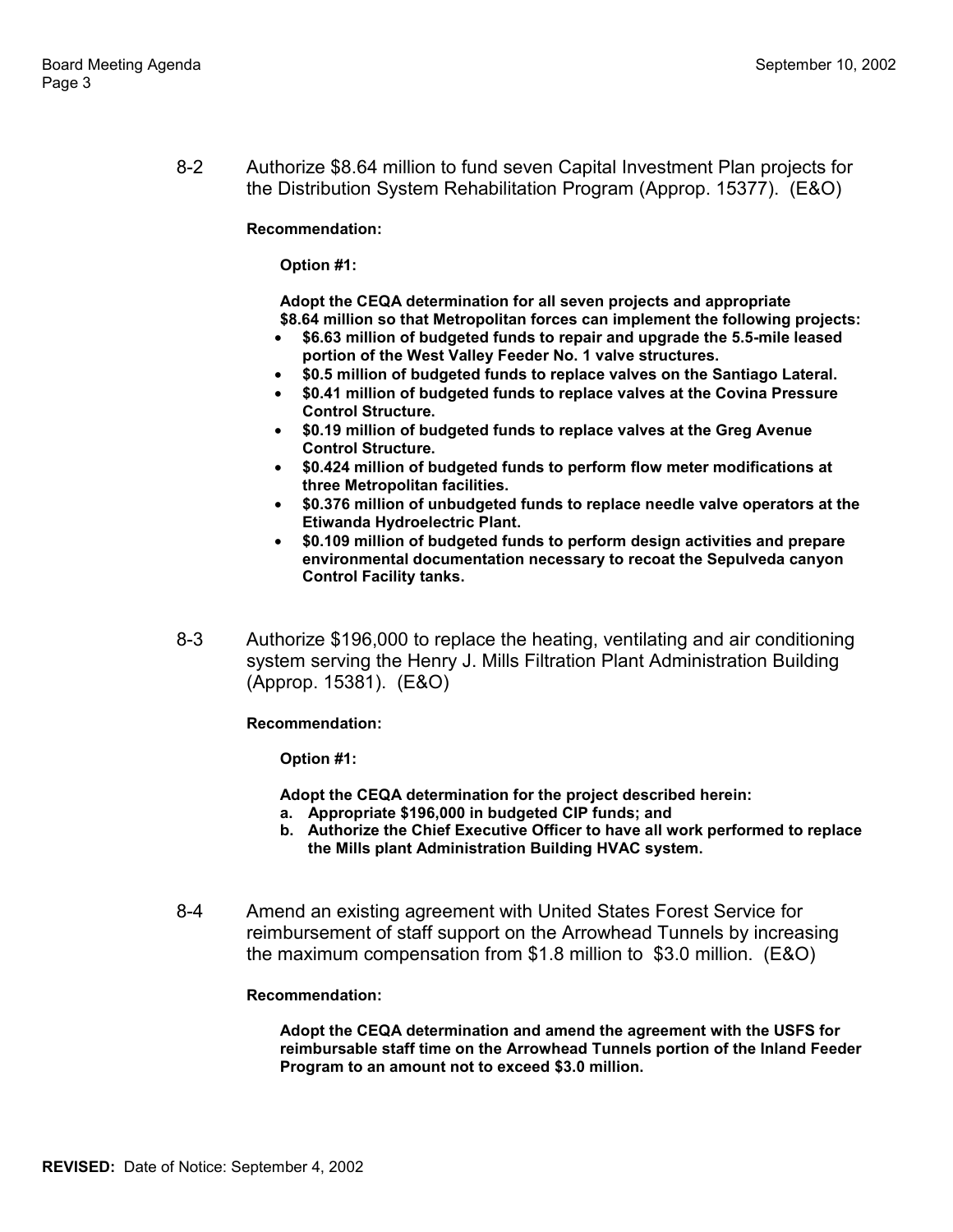8-5 Authorize \$20.5 million in budgeted CIP funds to implement Phase 1 of the Water System Control Master Plan (Approps. 15397, 15398 and 15399). (E&O)

**Recommendation:**

**Option #1:**

**Adopt the CEQA determination and authorize funds in the amount of \$11.0 million for the Control System Enhancement Program (Approp. 15398), \$8.10 million for the Distribution System Control and Equipment Upgrade Program (Approp. 15398) and \$1.40 million for the Treatment Plants Control and Equipment Upgrade Program (Approp. 15399).**

8-6 Authorize \$472,000 and award contract(s) to upgrade the PeopleSoft Human Resources/Payroll System (Approp. 15378). (ARE&IP)

**Recommendation:**

**Option #1:**

**Adopt the CEQA determination and**

- **a. Appropriate \$472,000; and**
- **b. Award contract(s) to upgrade PeopleSoft.**
- 8-7 Approve agreement with the Bureau of Reclamation and Imperial Irrigation District to advance funds to initiate preliminary work necessary for the All American Canal Lining Project, not to exceed \$450,000. (WPQ&R)

**Recommendation:**

**Option #1:**

**Adopt the CEQA determination and approve the Advance Funding Agreement among Metropolitan, the Bureau of Reclamation and the Imperial Irrigation District.**

8-8 Approve amendment to contract for legal services with Harkins Cunningham by \$500,000 and report on Colorado River negotiations. (LC&P) **[Conference with real property negotiators; property is Colorado River water rights; agency negotiators: Dennis Underwood and Jeffrey Kightlinger; negotiating parties: U.S. Department of the Interior, State of California, Imperial Irrigation District, Coachella Valley Water District and San Diego County Water Authority;**

**under negotiation: price and terms of agreement; to be heard in closed session pursuant to Gov. Code ß 54956.8]**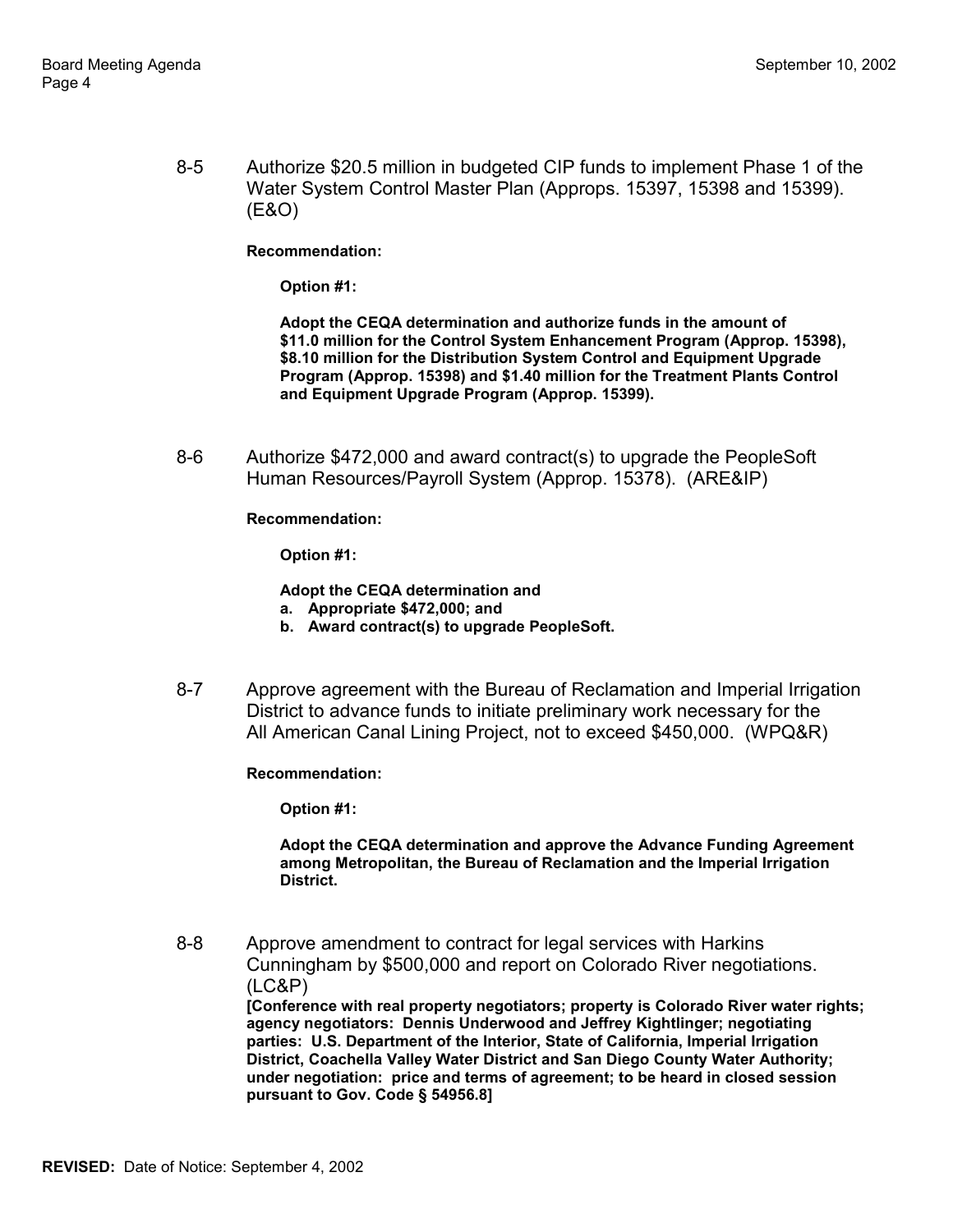**Recommendation:**

**Option #1:**

**Adopt the CEQA determination and authorize the amendment of the contract with the law firm of Harkins Cunningham to increase the maximum compensation by \$500,000 to complete negotiations of the QSA and related documents for the California 4.4 Plan.**

8-9 Authorize \$80.1 million for the Jensen and Mills Oxidation Retrofit Program and award a \$69,729,000 construction contract to Kiewit Pacific Company for the construction of oxygen/ozone facilities at the Joseph Jensen Filtration Plant (Approp. 15173). (E&O)

#### **Recommendation:**

**Option #1:**

**Adopt the CEQA determination and**

- **a. Appropriate \$80,1 million in budgeted and unbudgeted CIP funds.**
- **b. Award a competitively bid contract in the amount of \$69,729,000 for the construction of oxygen/ozone facilities as part of the Jensen plant ORP.**
- 8-10 Approve an implementation plan for the San Diego Pipeline 6 project. (E&O, WPQ&R)
- 8-11 Amend Administrative Code to add standardized guidelines for consideration of a waiver under the "Revolving Door" Policy. (Exec. 8/27)

**Recommendation:**

**Option #1:**

**Adopt the CEQA determination and approve the proposed standardized guidelines for consideration of a waiver and amendment to the Metropolitan Water District Administrative Code ß 7305.**

### **(END OF CONSENT CALENDAR)**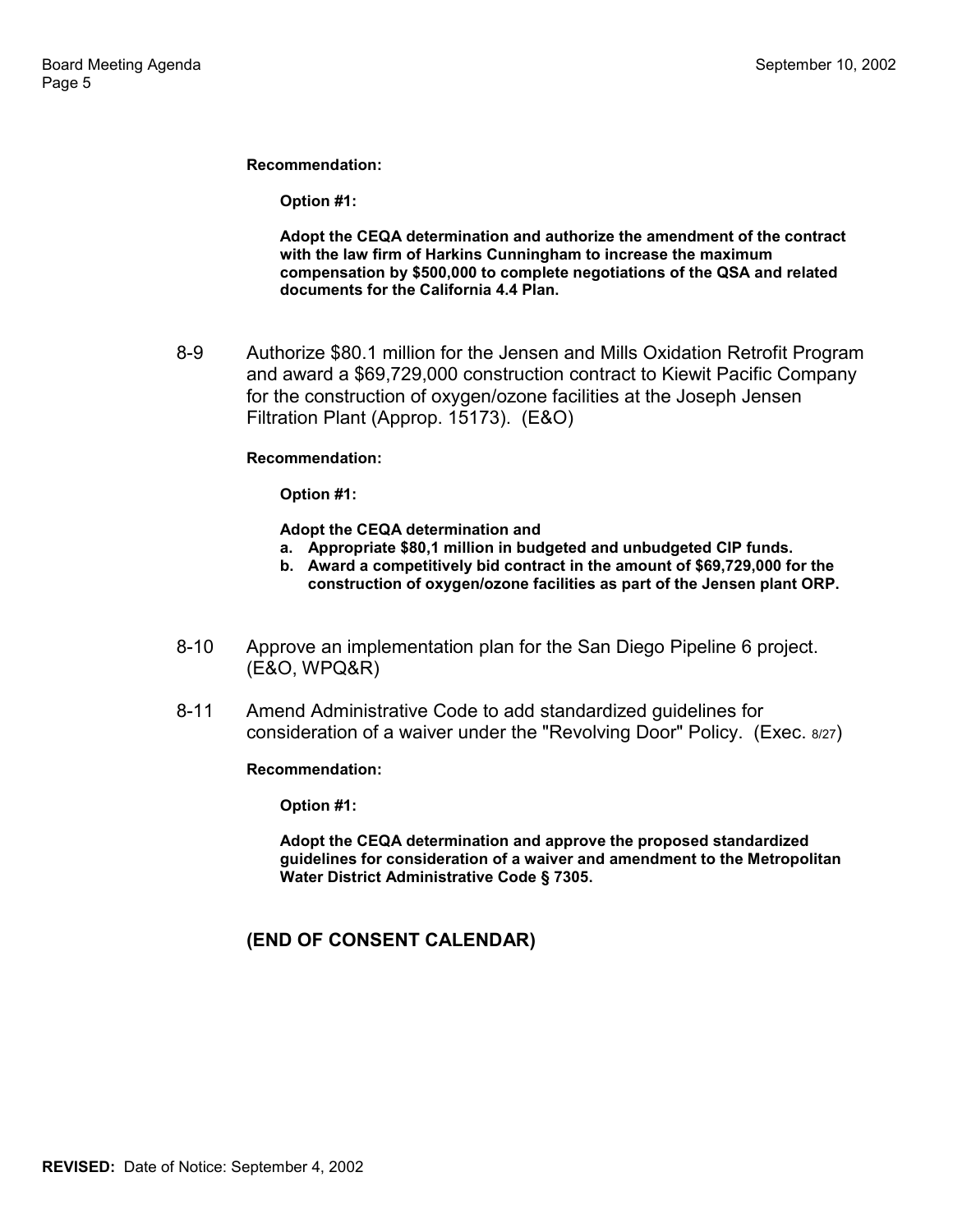## **9. OTHER BOARD ITEMS - ACTION**

9-1 Approve annual authorization for purchase or tender of Metropolitan's bonds in the secondary market and adopt Supplemental Resolution. (BF&I) **(Two-thirds vote required)**

**Recommendation:**

**Option #1:**

**Adopt the CEQA determination and**

- **a. Authorize the Chief Executive Officer to use up to \$75 million of unrestricted funds in an amount not to exceed \$75 million to purchase discounted Metropolitan bonds in the secondary market; and**
- **b. Adopt the form of Supplemental Resolution of the Master Revenue Bond Resolution authorizing the issuance of variable rate bonds to be used to purchase outstanding bonds with a formal bond tender program. These authorizations will expire on September 30, 2003.**

**Added** 9-2 Report on contract negotiations with Cadiz Inc. and amend agreement for legal services with the law firm of Riordan & McKinzie to increase amount payable by \$75,000. (LC&P) **[Conference with real property negotiators; property is real property and related groundwater rights located in the Cadiz and Fenner Valleys, San Bernardino County; agency negotiator: Jeffrey Kightlinger; negotiating party: Cadiz Inc.; under negotiation: price and terms of agreement; to be heard in closed session pursuant to Gov. Code ß 54956.8]**

## **10. BOARD INFORMATION ITEMS**

- 10-1 Status report for the Inland Feeder Program for activities through July 2002. (E&O) **[Any discussion of potential litigation to be heard in closed session. Conference** with legal counsel—significant exposure to litigation (two matters); to be heard in **closed session pursuant to Gov. Code ß 54956.9(b)]**
- 10-2 Seawater Desalination Program Update. (WPQ&R)

## **11. REPORTS OF SPECIAL COMMITTEES**